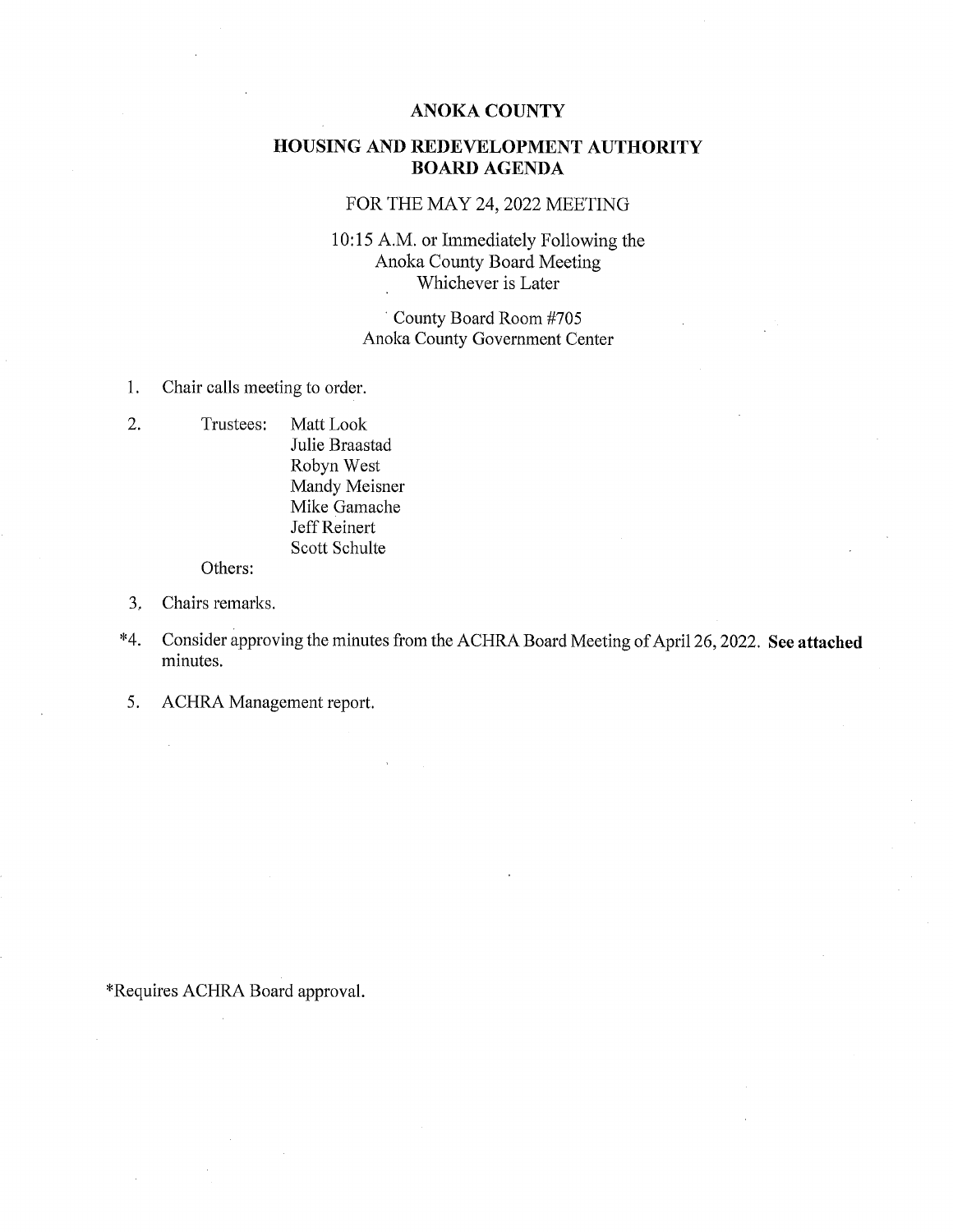## ANOKA COUNTY HOUSING AND REDEVELOPMENT AUTHORITY MEETING MINUTES

Government Center Board Room Anoka, Minnesota

April 26, 2022

Trustees Present: Scott Schulte (Chair) Matt LOOk Julie Braastad Robyn West Mandy Meisner Mike Gamache Jeff Reinert

Others Present: Karen Skepper, Community and Government Relations Director; Andrew Jackola, Assistant County Attorney; Alice Strand, Community Development Specialist; Dee Guthman, Deputy County Administrator; Linda Hedstrom, Community Development Program Assistant; Tina Pedersen, Principal Administrative Secretary; staff and citizens

Chair Schulte called the meeting to order at 11:00 a.m.

\* \* \* \* \* \* \* \* \* \*

Trustee LOOk made motion approving the ACHRA minutes from the board meeting of February 22, 2022. Trustee Braastad seconded the motion. Motion carried.

\* \* \* \* \* \* \* \* \* \*

At 11:00 a.m., Chair Schulte asked Assistant County Attorney Andrew Jackola to conduct a public hearing to obtain comments on the ACHRA's proposed use of U.S. Department of Housing and Urban Development (HUD) HOME American Rescue Plan (HOME-ARP) Allocation Plan program funds.

Notice of publication was made a part of the record indicating time and place for the public hearing pursuant to statute.

Community and Government Relations Director Karen Skepper and Community Development Specialist Alice Strand presented information regarding the use of the funds.

There were no public comments or written comments received.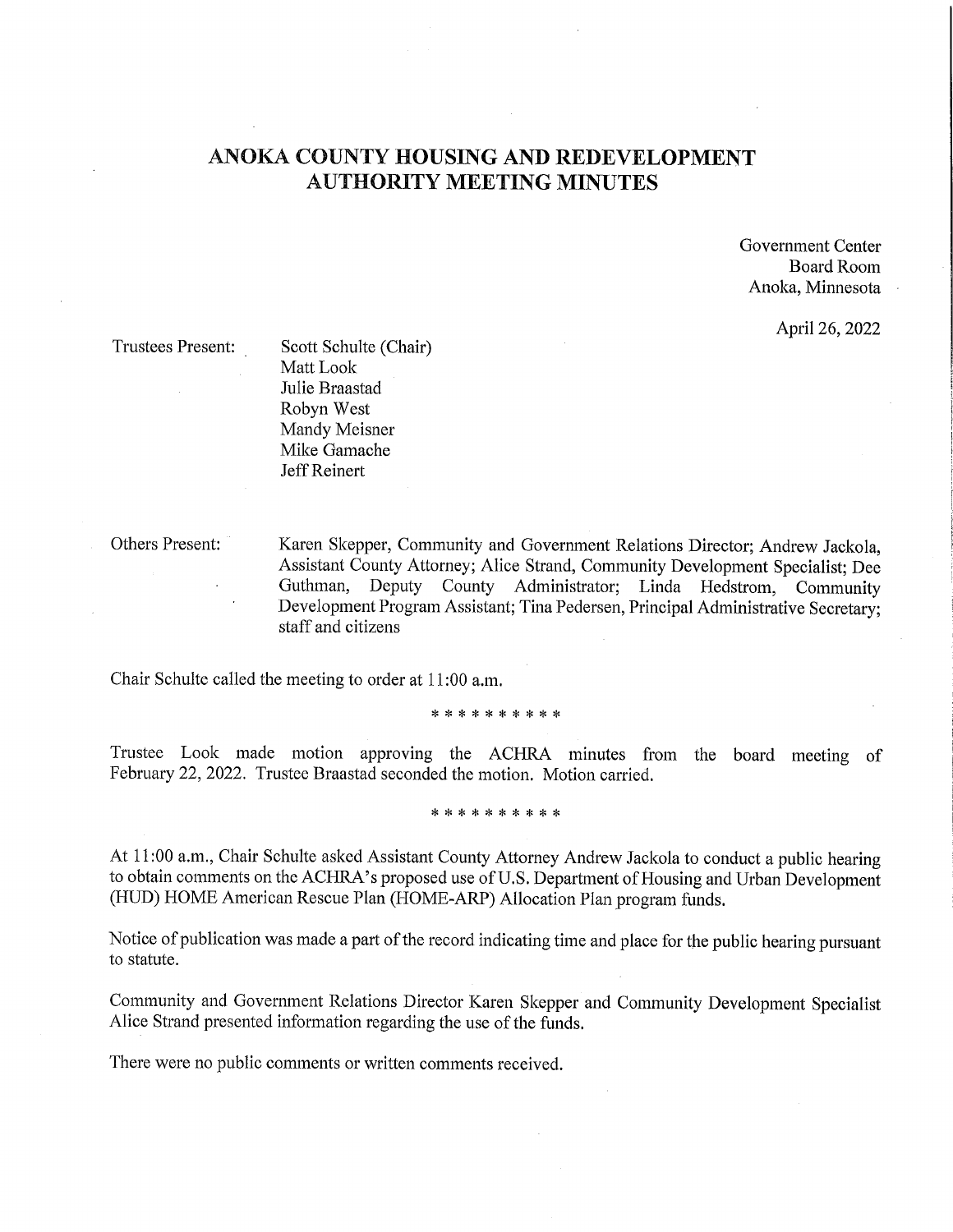There being no comments from the public, Assistant County Attorney Jackola closed the public hearing at 11:07 a.m.

\*\*\*\*\*

Trustee West made motion approving the submission of the HOME-ARP Allocation Plan to any or all of HUD's eligible HOME-ARP activities including acquisition and development of non-congregate shelter units, development and support of affordable housing, provision of supportive housing, and tenant-based rental assistance. Trustee Meisner seconded the motion. Upon roll call vote, motion carried.

#### \* \* \* \* \* \* \* \* \* \*

Trustee Meisner made motion to approve a funding request from the City of Columbia Heights in the amount of \$1,252 to cover costs related to regional economic development activities. Trustee Gamache seconded the motion. Upon roll call vote, motion carried.

#### \* \* \* \* \* \* \* \* \* \*

Trustee Braastad made motion to approve a funding request from the City of Ham Lake in the amount of \$938 to cover costs related to regional economic development activities. Trustee Gamache seconded the motion. Upon roll call vote, motion carried.

#### \* \* \* \* \* \* \* \* \* \*

The Anoka County Housing and Redevelopment Authority meeting adjourned at 11:10 a.m.

ATTEST:

## ANOKA COUNTY HOUSING AND REDEVELOPMENT AUTHORITY

 $By:$ 

Mike Gamache, its Secretary/Treasurer

 $By:$ 

Scott Schulte, Chair

Motion carried means all trustees in attendance voted affirmatively unless otherwise noted.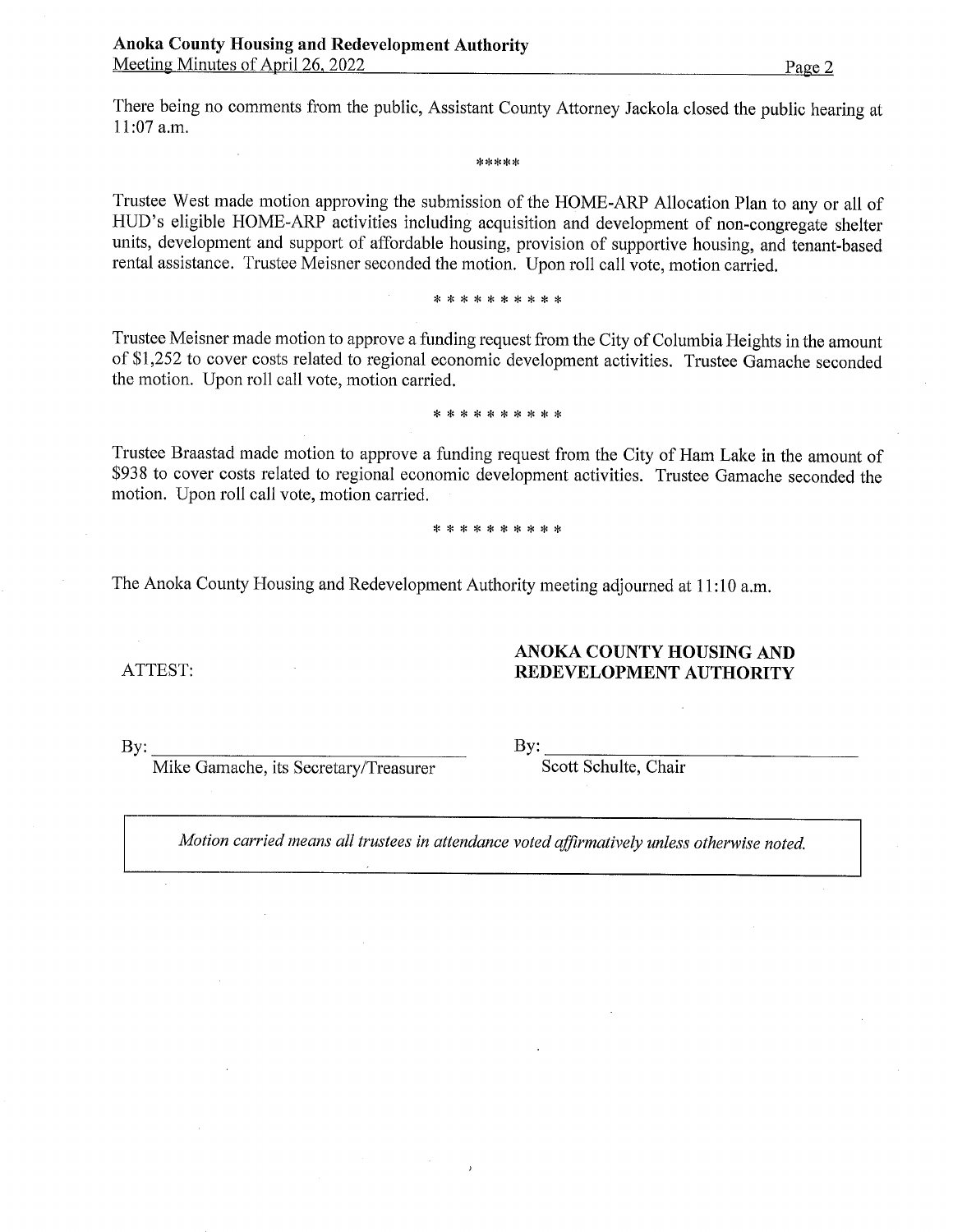#### ANOKA COUNTY

#### HOUSING AND REDEVELOPMENT AUTHORITY MANAGEMENT COMMITTEE REPORT

#### FOR THE MAY 24, 2022 HOUSING AND REDEVELOPMENT AUTHORITY MEETING

The Anoka County Housing and Redevelopment Authority (ACHRA) Management Committee meeting was held May 10, 2022, in Conference Room - #772, Anoka County Government Center, Anoka, Minnesota.

- Present: Committee Members Trustee Scott Schulte (Chair); Trustee Matt Look; and Trustee Robyn West
- Absent: Trustee Mike Gamache

Others --Trustee Mandy Meisner; Rhonda Sivarajah, County Administrator; Karen Skepper, Community and Government Relations Director; Andrew Jackola, Assistant County Attorney: Linda Hedstrom, Community Development Program Assistant; and Tina Pedersen, Principal Administrative Secretary

#### \*Action Items

- \* 1. The committee recommends the ACHRA Board of Trustees approve a funding request from the City of Nowthen in the amount of \$259.00 to cover costs related to regional economic development activities. See attached worksheet and resolution from the City of Nowthen.
- \*2. The committee recommends the ACHRA Board of Trustees approve a funding request from the City of Columbia Heights in the amount of \$34,752.13 to conduct environmental and remediation work. See attached worksheet and resolution from the City of Columbia Heights.

#### Information Item

3. Item number four related to the Anoka Law Center was pulled from the agenda.

\*Requires ACHRA Board Approval.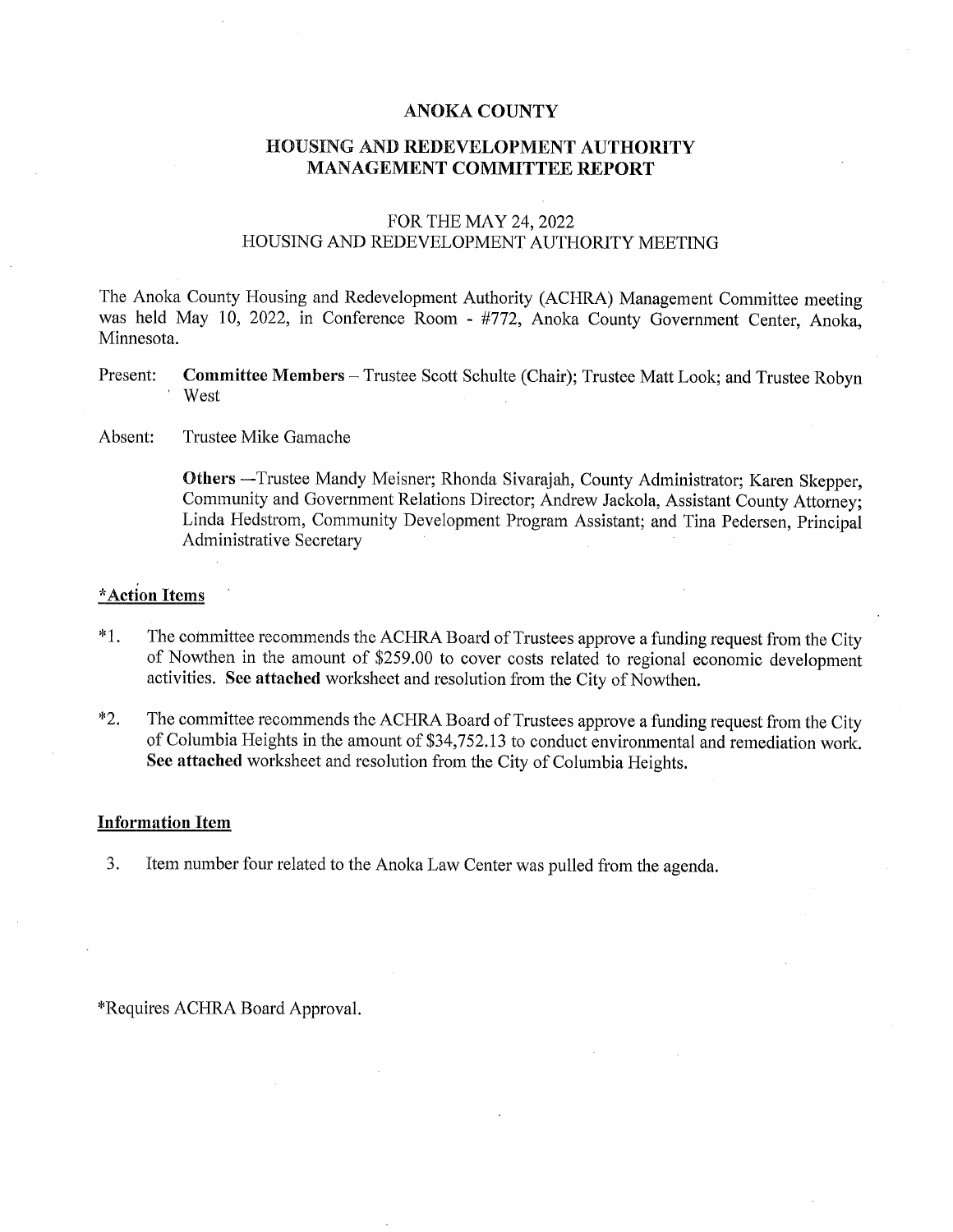

## ANOKA COUNTY HRA ACTION ITEM

# May 10, 2022

| <b>ACTION REQUESTED</b> | Consider Recommending the Anoka County Housing and<br>Redevelopment Authority approve a funding request from the City of<br>Nowthen in the amount of \$259. |
|-------------------------|-------------------------------------------------------------------------------------------------------------------------------------------------------------|
|                         | Funds will be used to cover the Voluntary Cost Share established for<br>regional economic development activities.                                           |
|                         |                                                                                                                                                             |
| <b>BACKGROUND</b>       | The City of Nowthen has passed a resolution opting into the<br>economic development activities authorized by state statute.                                 |
|                         |                                                                                                                                                             |
|                         |                                                                                                                                                             |
| <b>FUNDING SOURCE</b>   | <b>ACHRA levy funds</b>                                                                                                                                     |
|                         |                                                                                                                                                             |
|                         |                                                                                                                                                             |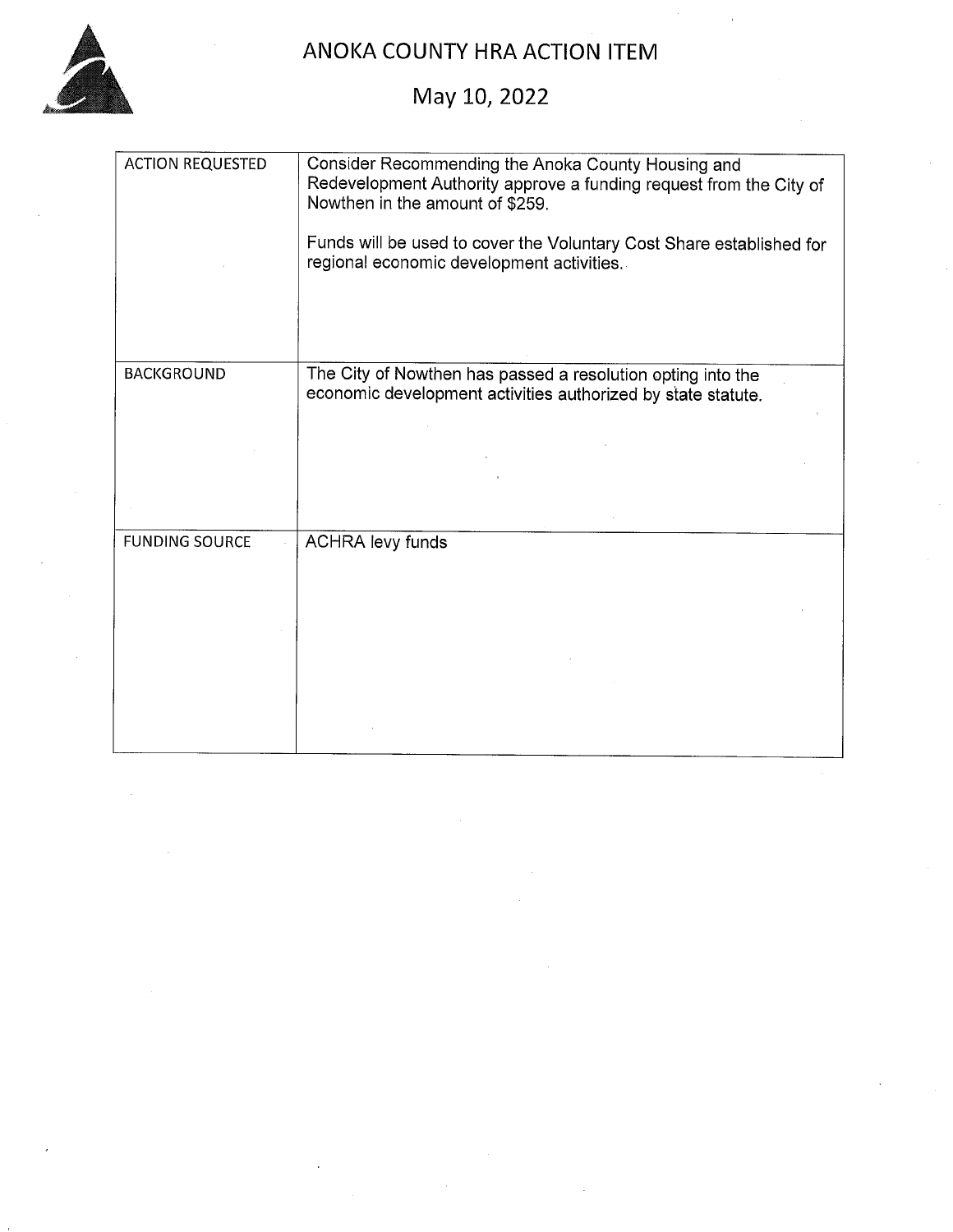#### RESOLUTION No. 2022-14

## $\lambda$  RESOLUTION APPROVING A VOLUNTARY COST SHARING AGREEMENT FOR ANOKA COUNTY ECONOMIC DEVELOPMENT

WHEREAS the City of Nowthen together with Anoka County and other Anoka municipalities cooperate with respect for certain Anoka County economic development costs; and,

WHEREAS applicable costs are annually calculated by the Anoka County Housing and Redevelopment Authority; and,

WHEREAS the Anoka County Housing and Redevelopment Authority have provided such information incorporated in the Voluntary Cost Sharing Agreement for Anoka County Economic Development for calendar year 2022.

## NOW, THEREFORE, BE IT RESOLVED BY THE COUNCIL OF THE CITY OF NOWTHEN as follows:

- 1. The recitals set forth above are incorporated herein.
- 2. The Voluntary Cost Sharing Agreement for Anoka County Economic Development (calendar year 2022) is hereby approved.
- 3. The Anoka County Housing and Redevelopment Authority is authorized to pay the city's \$259.00 contribution from the funds set aside for the city by the County.

The motion for the adoption of the foregoing resolution was proposed by Councilmember Greenberg and was duly seconded by Councilmember Blake and upon vote being taken thereon, the following voted in favor: Pilon, Adders, Blake, Greenberg.

And the following voted against the same: None

Passed and adopted by the Nowthen City Council this 14th day of April 2022. **CITY OF NOWTHEN** 

By: JEFFF RELY M.IPILO. Its Mayor ATTEST By: FRANK<sup>I</sup>BOYLES Its Interim City Administrator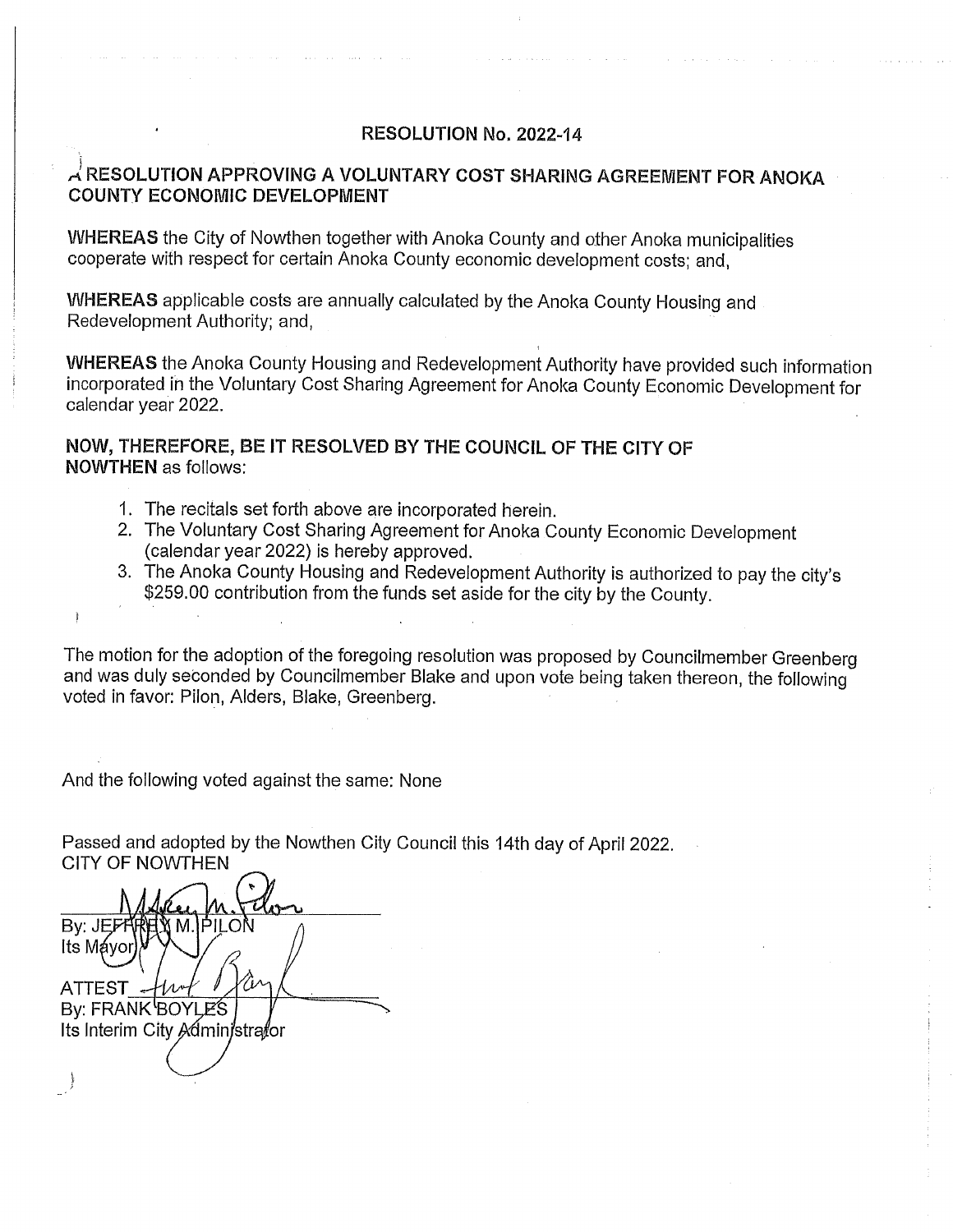

# ANOKA COUNTY HRA ACTION ITEM

May 10, 2022

| <b>ACTION REQUESTED</b> | Consider recommending the Anoka County Housing and<br>Redevelopment Authority approve a funding request from the City of<br>Columbia Heights in the amount of \$34,752.13<br>Funds will be used for environmental clean-up. |
|-------------------------|-----------------------------------------------------------------------------------------------------------------------------------------------------------------------------------------------------------------------------|
| <b>BACKGROUND</b>       | The City of Columbia Heights has passed a resolution for this<br>request.                                                                                                                                                   |
| <b>FUNDING SOURCE</b>   | <b>ACHRA levy funds</b>                                                                                                                                                                                                     |